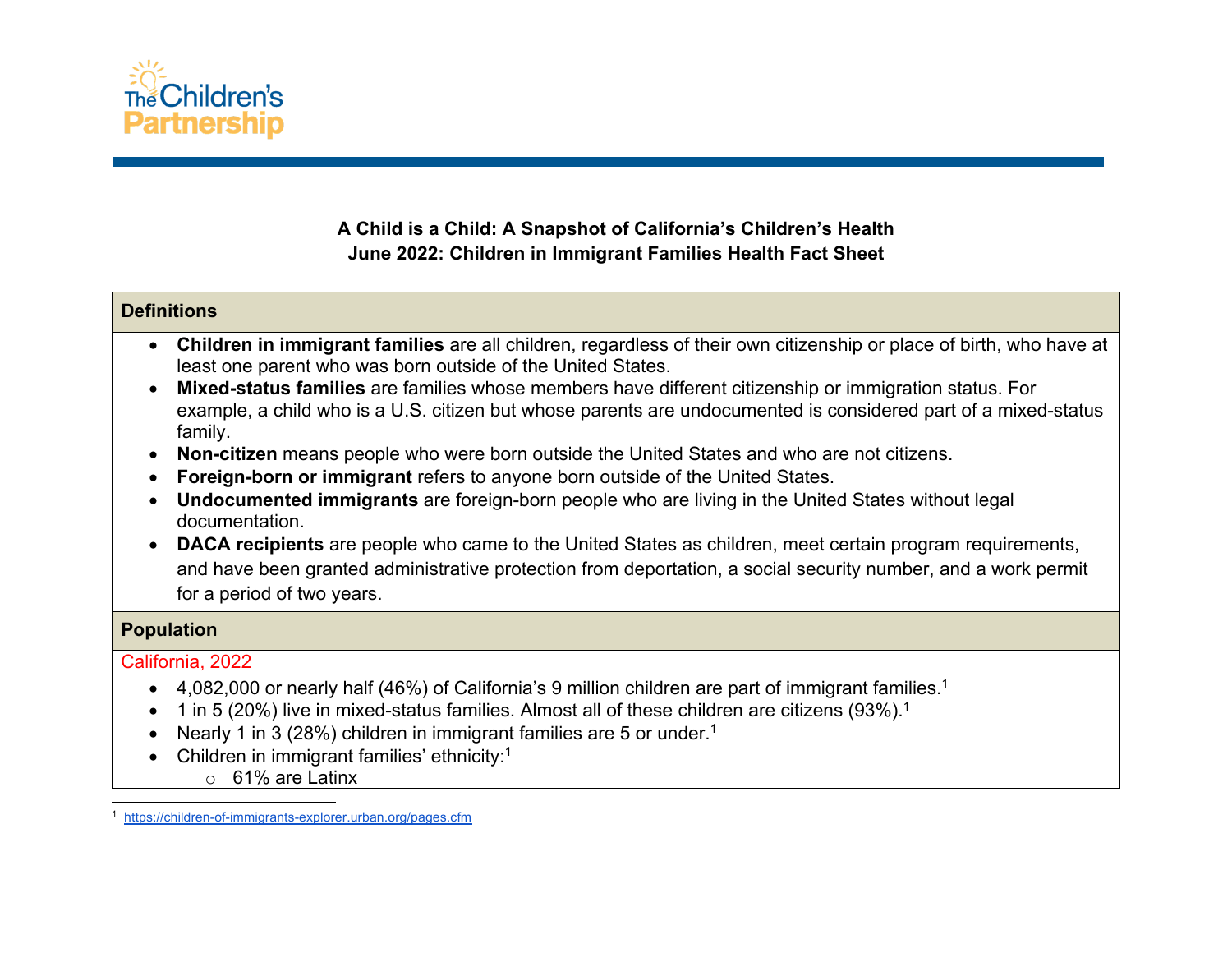

- o 22% are Asian American
- $\circ$  11% are white
- o 5% are multi-racial
- o 2% are Black
- Parents of children of immigrants' origin<sup>1</sup>:
	- o 50% from Mexico
	- o 15% from East Asia or the Pacific
	- o 9% from Central American or the Caribbean
	- $\circ$  9% from the Middle Fast or South Asia
	- o 7% from Europe, Canada, Australia or New Zealand
	- o 6% from Southeast Asia
	- $\circ$  3% from Africa or the West Indies
	- $\circ$  3% from South America.

### California, 2020-2021

- Immigrants are 40% of all parents of children ages 0 to 4 and 45% of all parents of children ages 5 to 10.<sup>2</sup>
- Nearly 1 in 10 or 1,073,993 children in California have an undocumented parent.<sup>3</sup>
- 392,000 children in California were born outside of the United States and 290,000 are non-citizens.<sup>4</sup>
- 174,680 DACA recipients in California.<sup>4</sup>

### **National**

• Across the nation, 1 in 4 DACA recipients are parents to nearly 256,000 U.S. citizen children, and nearly every DACA recipient is part of a mixed–status family.<sup>5</sup>

<sup>2</sup> https://www.migrationpolicy.org/sites/default/files/publications/mpi\_nciip\_parents-children-0-4-and-5-10-ca-2021\_final.pdf

<sup>3</sup> https://www.nccp.org/immigration/?state=CA

<sup>4</sup> https://www.migrationpolicy.org/programs/data-hub/deferred-action-childhood-arrivals-daca-profiles

<sup>5</sup> https://www.nilc.org/2019/10/02/daca-coalition-launches-home-is-here/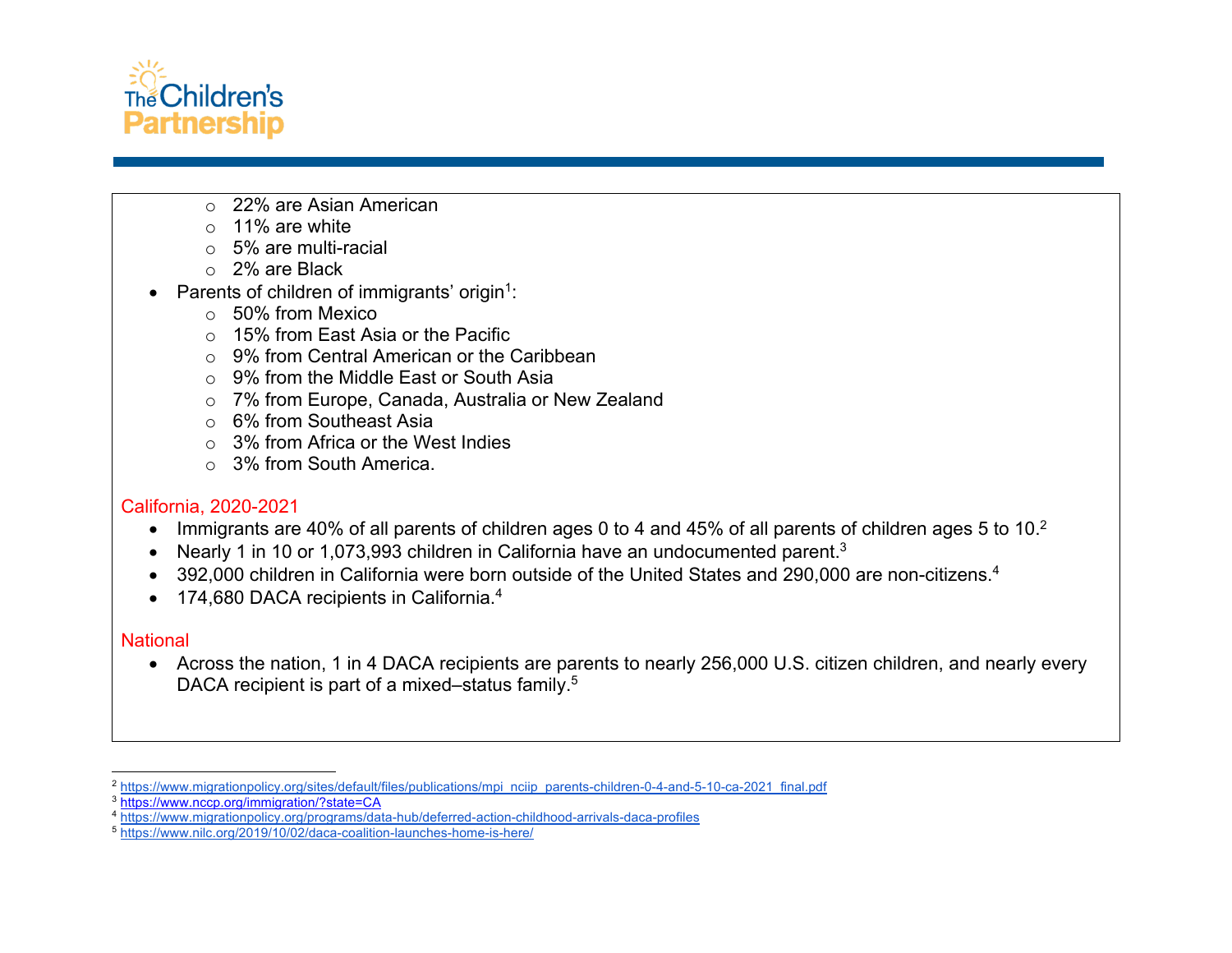

### **Protective Factors**

- **Multilingualism:** Children who develop their native language and speak multiple languages have enhanced attention, working memory, planning, and problem-solving, and emotional regulation.6
	- o Speaking and having access to curriculum in multiple languages can help prevent and close learning gaps for children in immigrant families.<sup>7</sup>
- **Family cohesion:** The emotional bonding that family members have toward one another protects against external stressors, including bullying, experienced by children in immigrant families, particularly those from Latinx communities.8
- **Connection to heritage/culture:** The transfer of cultural values from parents to their children has been shown to support children in immigrant families. For example, a strong sense of family obligation is common within immigrant families. This cultural value facilitates stronger family cohesion and youth ethnic identity.<sup>6</sup>

### **Food Access**

California, 2022

• Nearly 2 in 3 (66,000 or 64%) undocumented children in California face limited access to the food necessary for a healthy life.<sup>9</sup>

### California, 2020-2021

• Immigrants make up 63% of workers in California's agricultural industries.<sup>10</sup>

<sup>&</sup>lt;sup>6</sup> Zhou, Q., Tao, A., Chen, S.H., Main, A., Lee, E. Ly, J., Hua, M.,Li, W. (2012). Asset and Protective Factors for Asian American Children's Mental Health Adjustment. Child Development Perspectives 6(3): 312-319.https://doi.org/10.1111/j.1750-8606.2012.00251.x. ; https://www.atlantis-press.com/proceedings/ichess-21/125967322 <sup>7</sup> https://www.theatlantic.com/politics/archive/2014/04/bilingualism-can-help-close-learning-gaps-for-immigrant-students/430875/

<sup>&</sup>lt;sup>8</sup> Shah, S., Choi, M., Miller, M., Halgunseth, L.C., van Schaik, S.D.M., Brenick, A. (2021). Family cohesion and school belongingness: Protective factors for immigrant youth against bias-based bullying. New Directions for Child and Adolescent Development 2021(177): 199-217. https://doi.org/10.1002/cad.20410.

<sup>9</sup> https://nourishca.org/wp-content/uploads/2022/04/Food4All-FoodInsecurityBrief-April2022.pdf

<sup>10</sup> https://www.cato.org/blog/immigrants-are-about-1/3-californias-essential-workers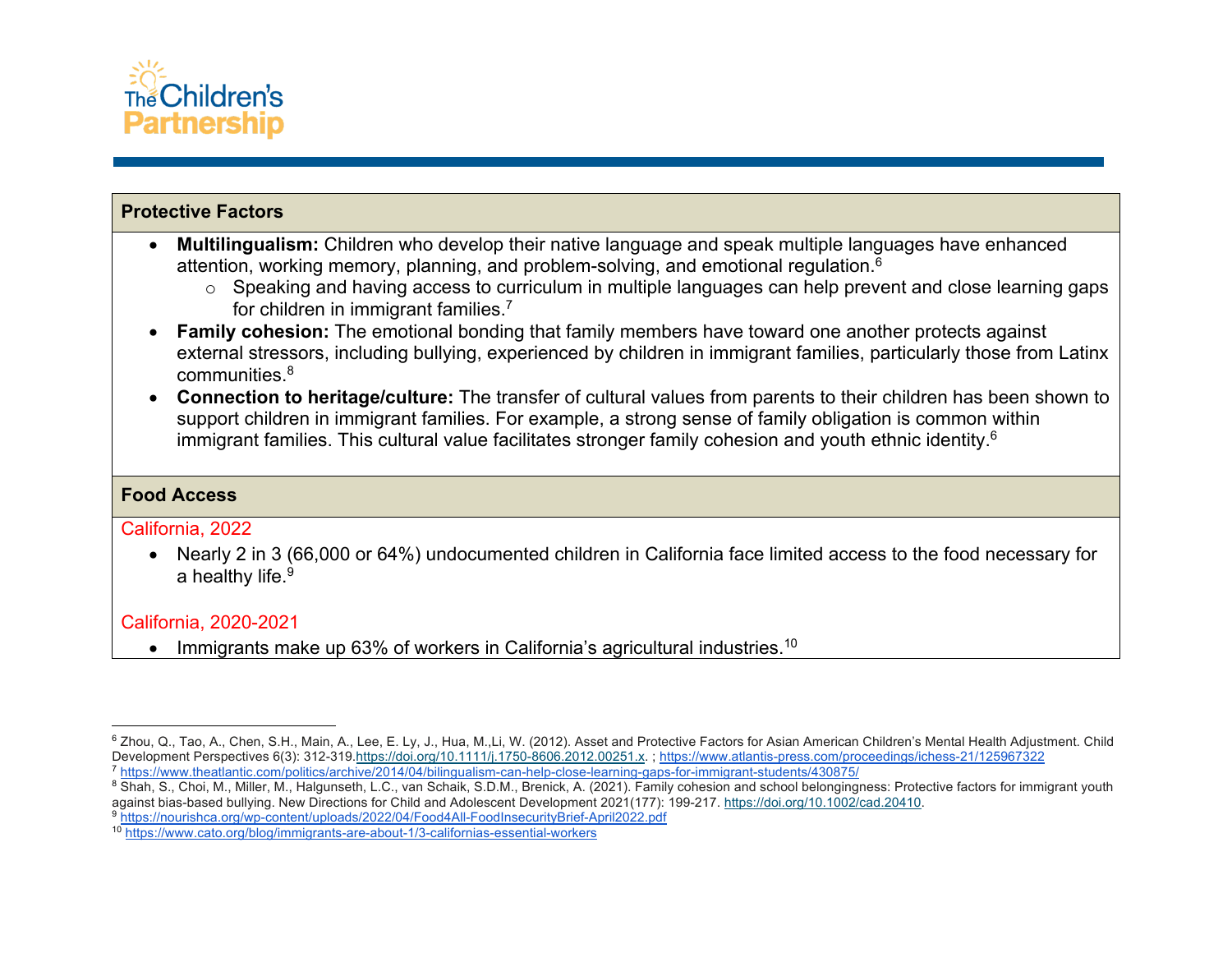

• 1 in 3 (34%) families with children in California reported avoiding public benefits programs due to immigration concerns.11

### California, 2016-2019

• Between 2016 and 2019, 276,000 U.S. citizen children with non-citizen parents in California lost access to critical food benefits.12

#### **National**

• 3 out of 4 immigrant families were unaware that the harmful public charge rule had been reversed when surveyed in September 2021.<sup>13</sup>

## **Healthcare Coverage and Access**

### California, 2020-2021

- 53% of non-citizen children (~138,000) have Medi-Cal health coverage and 40% have employment-based coverage compared to 35% and 58% of all children, respectively.14
- Currently, 2% (128,360) of Medi-Cal's 5 million children are enrolled through SB 75.<sup>15</sup>

## California, 2016

- In 2016, when CA enacted SB 75 and expanded Medi-Cal to include all children regardless of immigration status, 121,522 children enrolled in the first year.15
- 250,000 children had been estimated to enroll through SB75 after its implementation.<sup>16</sup>

<sup>11</sup> https://healthpolicy.ucla.edu/publications/Documents/PDF/2021/publiccharge-policybrief-mar2021.pdf

<sup>12</sup> https://www.migrationpolicy.org/news/anticipated-chilling-effects-public-charge-rule-are-real

<sup>13</sup> https://www.nokidhungry.org/blog/new-report-shows-fear-immigrant-communities-kept-children-getting-food-they-needed

<sup>&</sup>lt;sup>14</sup> 2020 California Health Interview Survey, Type of Health Insurance Coverage, https://ask.chis.ucla.edu/AskCHIS/tools/\_layouts/AskChisTool/home.aspx#/results

<sup>15</sup> https://data.chhs.ca.gov/dataset/sb-75-full-scope-medi-cal-for-all-children-enrollment/resource/8d27e04c-a706-4721-9aa5-5d1c57c09878

<sup>16</sup> https://childrenspartnership.org/wp-content/uploads/2019/05/TCP\_\_Children\_and\_the\_ACA\_Report\_2016\_1.pdf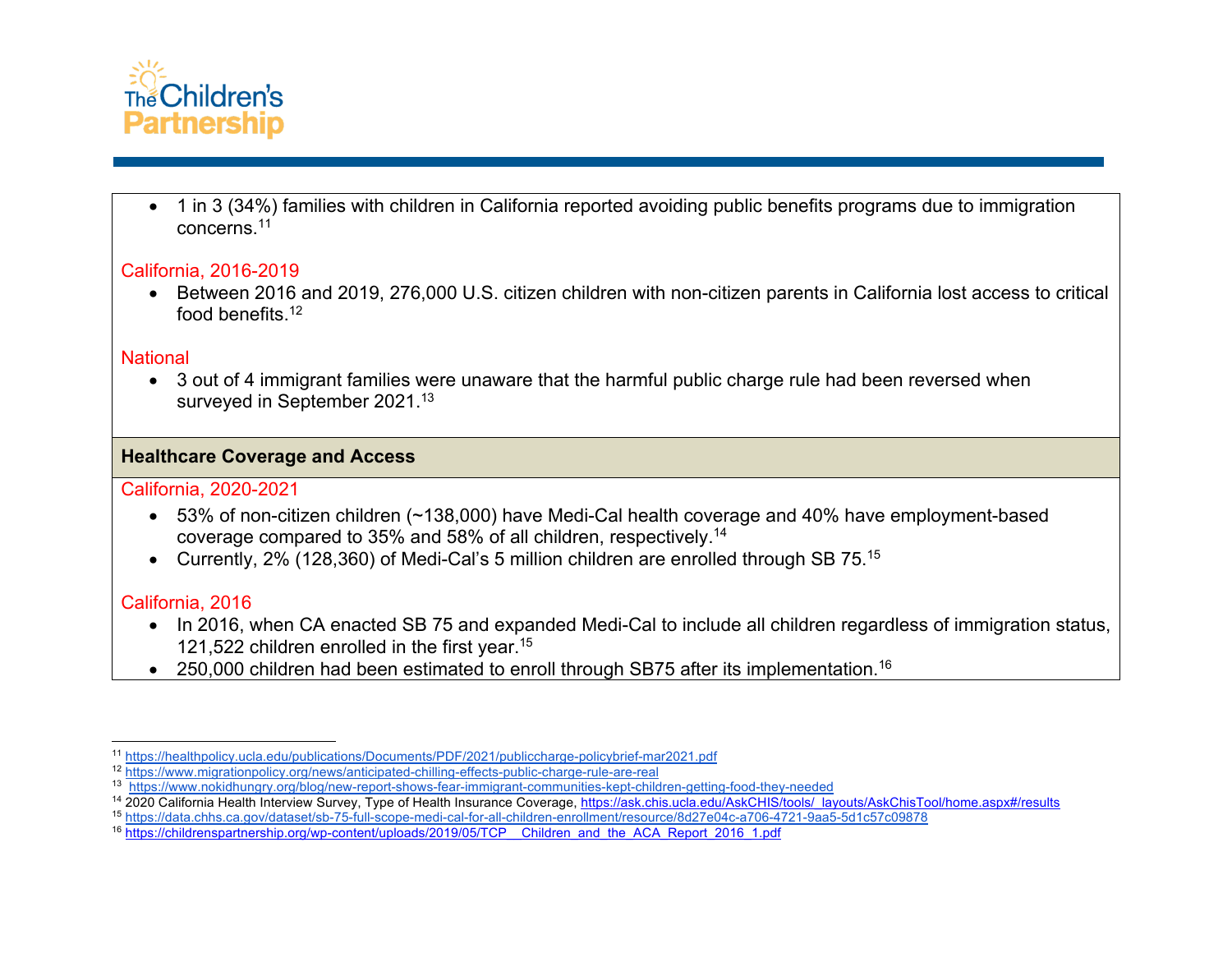

- Only 28% of foreign-born children with special health care needs (CSHCNs) and 37% of CSHCNs with a foreignborn parent have a medical home, compared to 49% among CSHCNs with U.S.-born parents.<sup>17</sup>
- Only 37% of foreign-born CSHCNs have care coordination compared to 56% of CSHCNs with U.S.-born parents.17

#### **National**

- Nationally, children in immigrant families are twice as likely to lack health coverage compared to children whose parents were born in the U.S.18
- Across the U.S., nearly 1 in 3 (28%) undocumented children lack coverage double the national average  $(14\%)$ .<sup>19</sup>

### Definitions:

- Medical home: A medical home is primary care for children that is child and family-centered, team-based, coordinated, accessible, responsive and high-quality. 17
- Care coordination: it is a patient-centered approach that connects children & families to services and resources that meet their needs.<sup>20</sup>

## **Digital Equity**

California, 2021

• Approximately 20% and 36% of children in immigrant families with low-incomes do not have access to the internet or to a computer/laptop, respectively, compared to 12% and 28% of children whose parents were born in the  $U.S.<sup>21</sup>$ 

<sup>17</sup> Immigrant Families, Children With Special Health Care Needs, and the Medical Home https://publications.aap.org/pediatrics/articleabstract/137/1/e20153221/52855/Immigrant-Families-Children-With-Special-Health?redirectedFrom=fulltext <sup>18</sup> https://www.clasp.org/publications/report/brief/immigrant-families-pandemic-frontlines/

<sup>19</sup> https://www.kff.org/racial-equity-and-health-policy/fact-sheet/health-coverage-of-immigrants/

<sup>20</sup> https://www.nashp.org/policy-chronic-and-complex-populations-care-coordination/

<sup>21</sup> https://www.migrationpolicy.org/sites/default/files/publications/mpi\_nciip\_parents-children-0-4-and-5-10-ca-2021\_final.pdf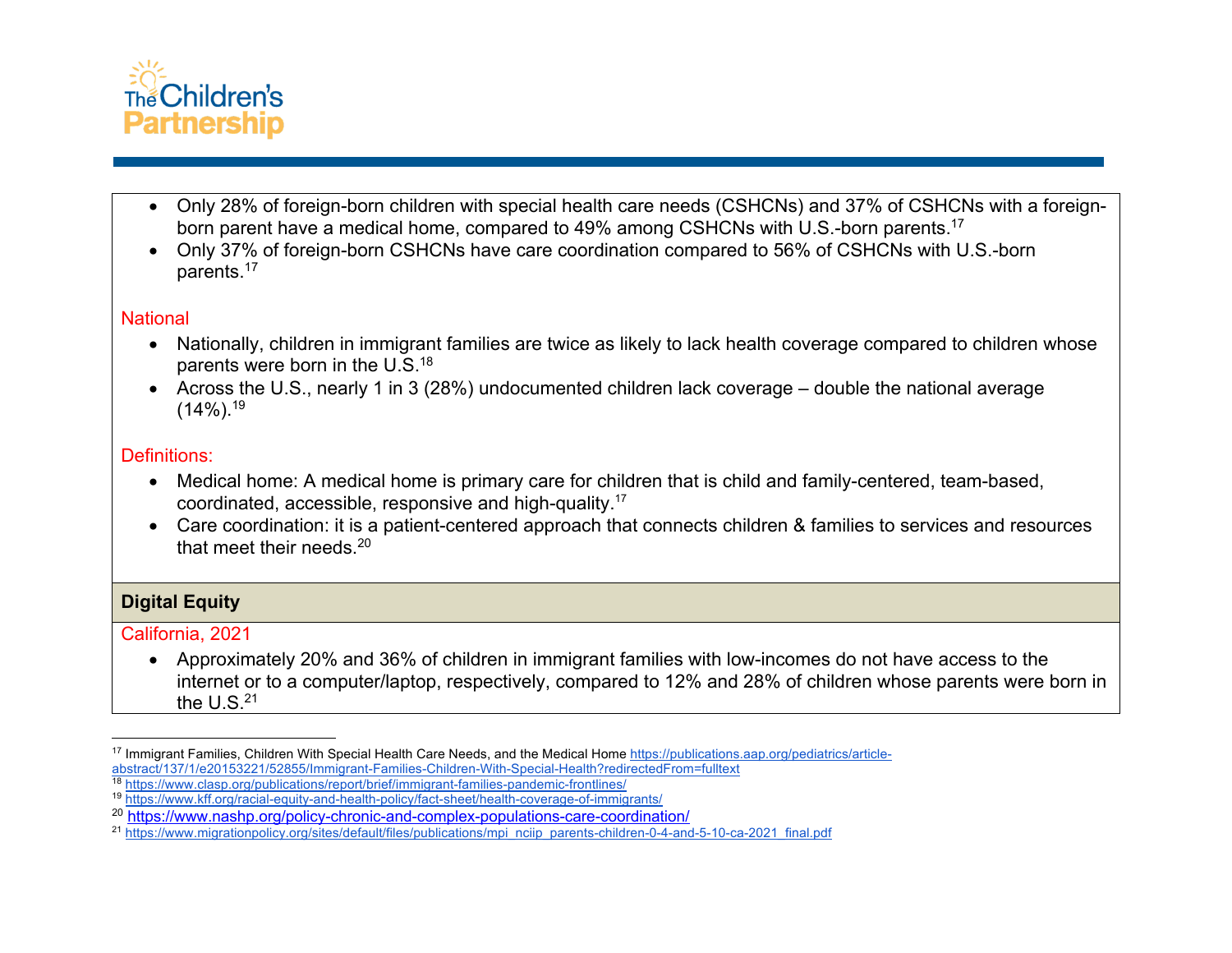

## **Oral Health**

#### California, 2021

• Nearly 1 in 5 or 18% of children in immigrant families have experienced oral health problems such as toothaches, bleeding gums or decayed teeth.<sup>22</sup>

#### **Mental Health**

#### California, 2020

• 13% of non-citizen children said they needed help for emotional or mental health issues. Yet, 91% never received any psychological or emotional counseling.23

#### **National**

- Children whose parents have been detained or deported are at an increased risk of experiencing depression, anxiety, suicide and severe psychological trauma.<sup>24</sup>
- For families and communities, living in constant fear of separation often leads to mental health conditions, including separation anxiety, insomnia and post-traumatic stress disorder.<sup>24</sup>

#### **Language**

#### California, 2022

- Nearly 3 in 5 (57%) children in immigrant families are bilingual compared to just 12% of children with only U.S. born parents.<sup>1</sup>
- Over 60% of children from birth to age 5 are dual language learners.<sup>1</sup>

<sup>&</sup>lt;sup>22</sup> 2019-2020 National Survey of Children;s Health Indicator 1.2a https://www.childhealthdata.org/browse/survey

<sup>&</sup>lt;sup>23</sup> Source: 2020 California Health Interview Survey " Teen needed help for emotional/mental health problem" https://ask.chis.ucla.edu/AskCHIS/tools/\_layouts/AskChisTool/home.aspx#/results <sup>24</sup> https://cssp.org/wp-content/uploads/2018/08/Safe-Spaces-Immigrant-Children-Families.pdf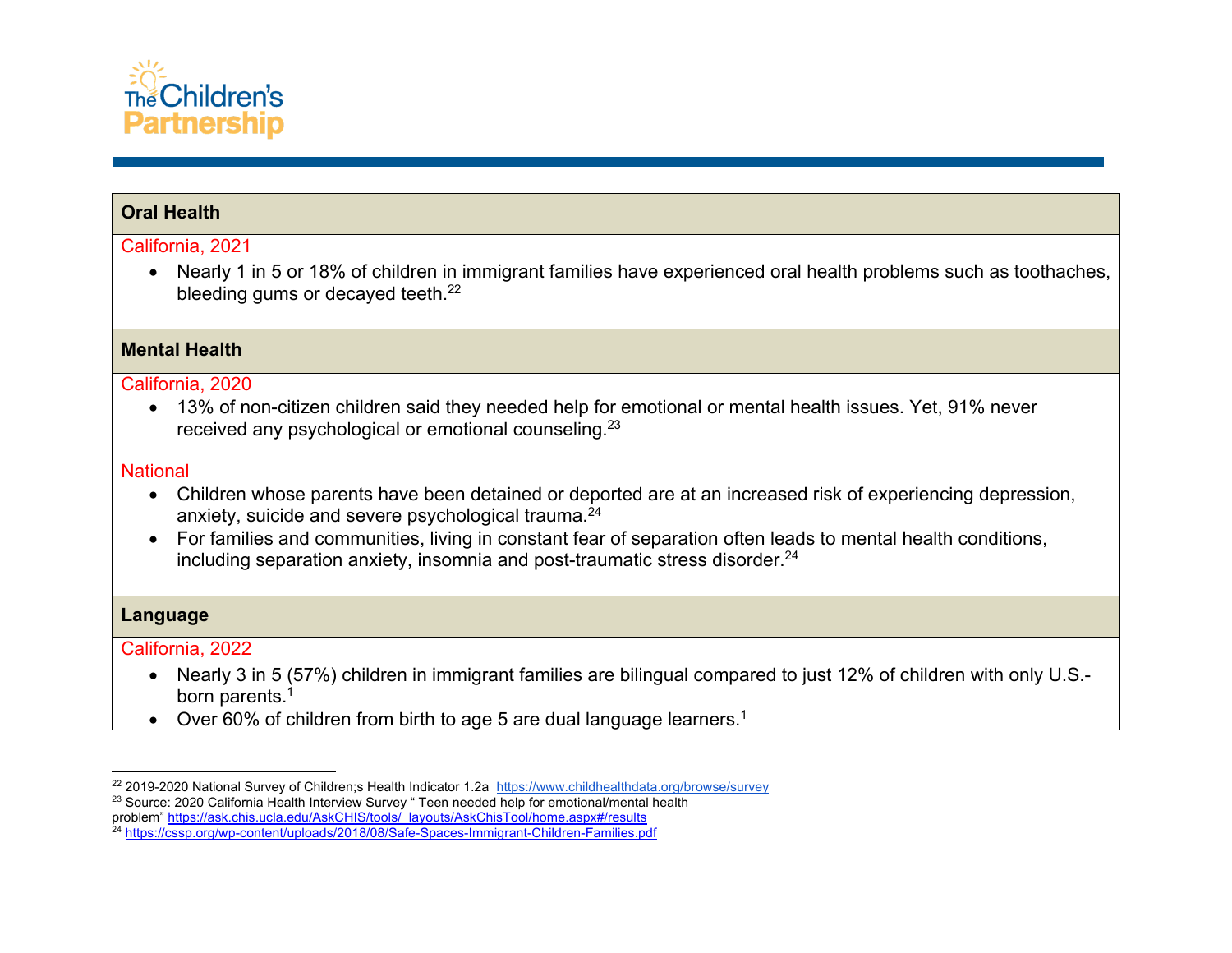

- Children in California's public schools speak 88 languages:25
	- $\circ$  Spanish (82%)
	- o Vietnamese (2.1%)
	- o Mandarin (Putonghua) (1.8%)
	- $\circ$  Arabic (1.5%), Cantonese (1.2%)
	- o Filipino (Tagalog) (1.02%)
	- $\circ$  Punjabi (.81%)
	- o Russian (.78%)
	- o Farsi (Persian) (.74%)
	- o Korean (.7%)

## **School/Education Success and Safety**

California, 2021-2022

- Pre-K-12 public schools estimated students who are undocumented: 300,000<sup>26</sup>
- Pre-K-12 public schools estimated students who live with a parent or guardian who is undocumented: 1,000,00026
- 27,000 undocumented students graduate from high school each year. $27$
- A recent California study showed that the likelihood of a student repeating a grade increases by 6% when there is an increase in interior immigration enforcement, which also increases their likelihood of leaving school early by 25%.28
- 118 school districts and local county offices of education in CA have declared themselves Safe Havens, meaning they are protected from immigration enforcement actions.<sup>26</sup>

<sup>25</sup> https://www.cde.ca.gov/ds/ad/cefelfacts.asp

<sup>26</sup> https://www.cde.ca.gov/eo/in/safehavens.asp<br>27 https://collegecampaign.org/undoc-coalition/

https://collegecampaign.org/undoc-coalition/

<sup>28</sup> https://journals.sagepub.com/doi/full/10.1177/23328584211039787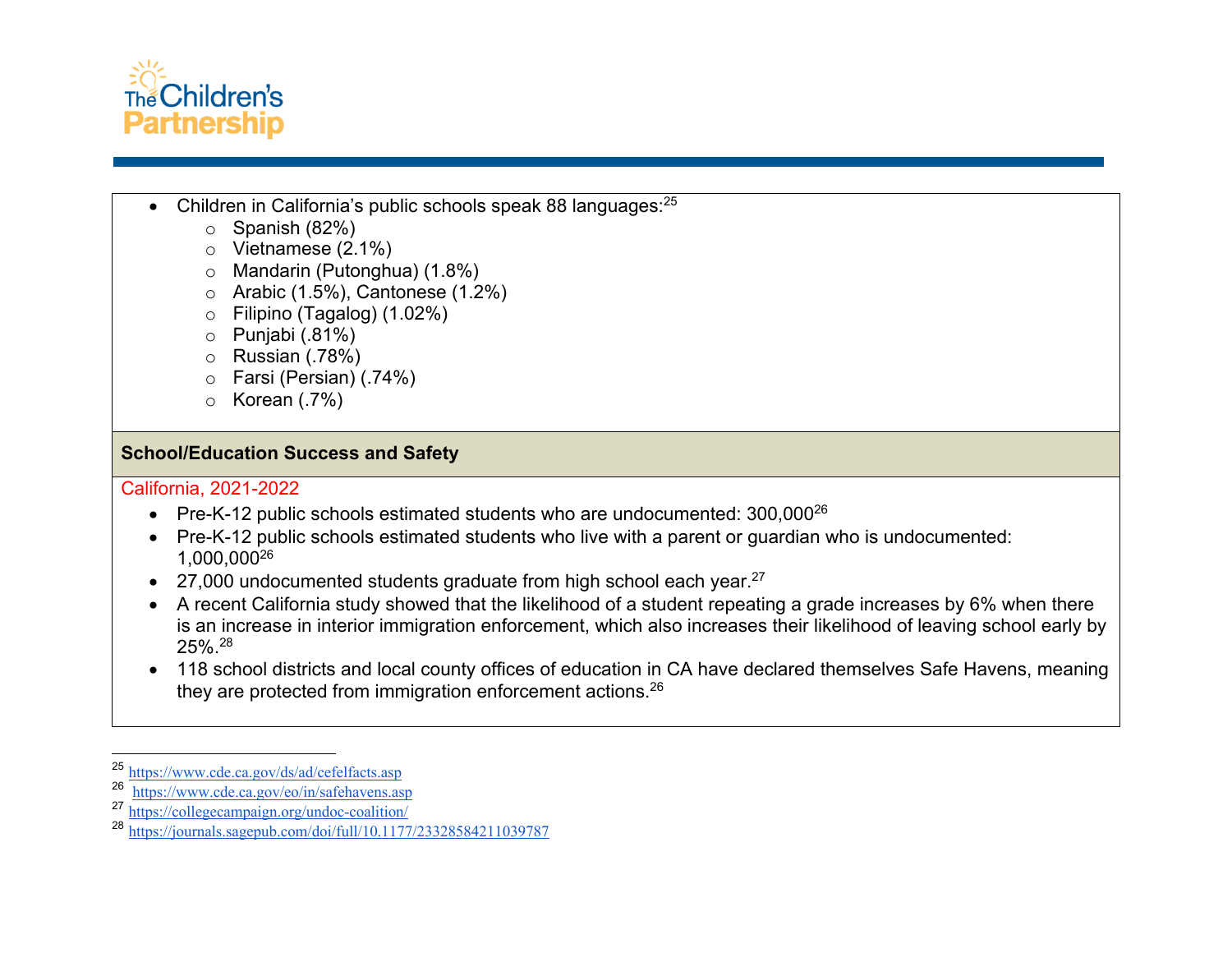

## **COVID-19**

#### California, 2020-2021

- Immigrants make up 1 in 3 of CA's essential workers, including growing, making and distributing food, producing pharmaceuticals, and caring for the sick, and face a higher risk of contracting COVID-19.29
- The \$2.2 trillion CARES Act excluded 1,050,000 California children who are U.S. citizens and documented immigrants (e.g., green card holders) from \$500 each in stimulus payments solely because they were the children or spouses of immigrants without social security numbers. Many of these children remained without federal economic relief until passage of the American Rescue Act in March 2021.30
- 75% of adults in immigrant families report they would definitely or probably get a COVID-19 vaccine compared to 68% of adults in non-immigrant families.31

## **Community and Family Well-Being**

#### California, 2021

• More than 231,000 persons who reported having at least one citizen child in the United States were deported by ICE between 2013 and 2018.32

## California, 2019

• In 2019, ICE was responsible for the deportation of 27,980 parents of U.S. born children.<sup>32</sup>

## **Economic Well-Being**

California, 2021-2022

<sup>29</sup> https://www.cato.org/blog/immigrants-are-about-1/3-californias-essential-workers

<sup>30</sup> https://www.migrationpolicy.org/news/cares-act-excluded-citizens-immigrants-now-covered

<sup>31</sup> https://www.urban.org/sites/default/files/publication/103973/covid-19-vaccine-attitudes-among-adults-in-immigrant-families-in-california\_1.pdf

<sup>32</sup> https://www.americanimmigrationcouncil.org/research/us-citizen-children-impacted-immigration-enforcement